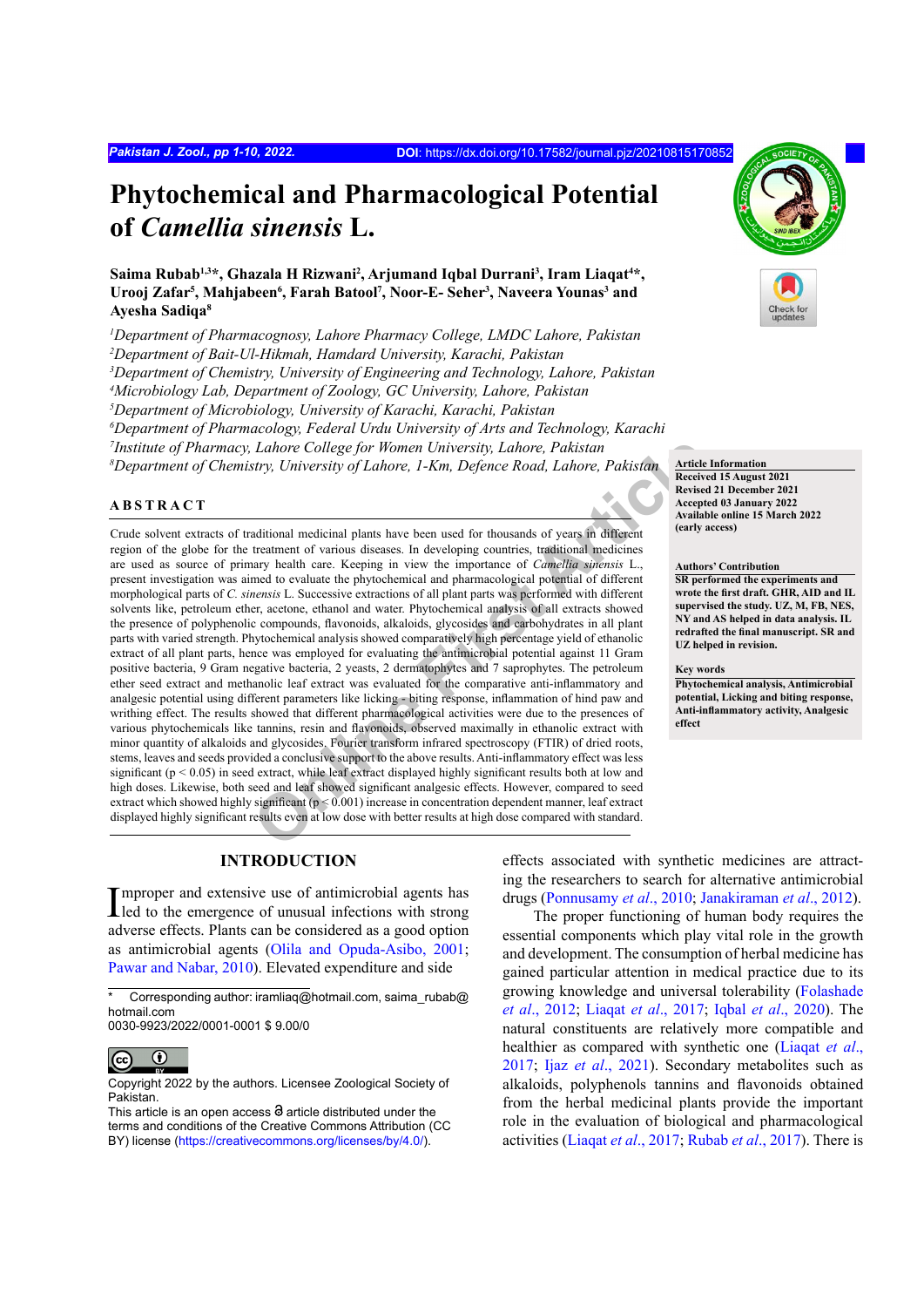need for the identification of the natural products obtained from the herbal medicinal plants which have significant role in treating the pain and inflammatory disorders and have non-addictive properties with lesser side effects (Chen *et al*., 2015; Paliwal *et al*., 2017). Extensive work is being done for the identification of important phytochemical, antimicrobial and antifungal components from diversities of normal flora found around the world.

Colourful fruits, vegetables, spices, wines and tears contain dietary polyphenols, which have gained the fame due to their powerful anti-inflammatory and antioxidant activity (Wollen, 2010). These natural products can be utilized as therapeutic agents and replica for the compounds which are pharmacologically active and can be utilized for the synthesis of the synthetic drugs (Kerwat *et al*., 2010).

Pharmacognostic methods are helpful in minimizing the phytochemical variations. Phytochemical analyses are helpful in evaluating the percentage and efficacy of biomolecules present in various parts of the plant. *Camellia sinensis* L. (green tea) is cultivated in Shinkiari, District Mansehra, Pakistan (Rubab *et al*., 2020a). It is the rich source of polyphenols, flavonoids, polysaccharides and anthraquinone derivatives. Its leaves are used as beverage and the catechins are an important component (Xiong *et al*., 2013). Components of this plant predominantly include polyphenols, caffeine and amino acids, which are beneficial for human health (Tatiya *et al*., 2017).

Therefore, present investigation was aimed to elaborate the phytoconstituents of *Camellia sinensis* L (green tea) and to explore their potential role towards human benefits. The variations present in the phytochemical and antimicrobial potential of different morphological parts of the green tea from the region, especially Pakistan were explored which to our knowledge have not been reported before. However, the analgesic and anti-inflammatory effects of its seed extracts have been reported occasionally.

## **MATERIALS AND METHODS**

### *Preparation of plant extract*

*Camellia sinensis* L. was collected from National Tea and High Value Crops Research Institute (NTHRI) Shinkiari, Mansehra, Pakistan. All plant parts were kept in shade for about 15 days, dried completely and ground separately to a fine powder by passing through sieve no. 120. The fine-powdered plant materials were stored in amber coloured bottles and well-preserved at ambient temperature and pressure.

All powdered plant parts (500g) like root, stem, leaf and seed were subjected to extraction at room temperature using 3 L of each solvent like petroleum ether, acetone,

ethanol and water, based on their polarity the successive extractions were carried out. The extraction was done with Soxhlet apparatus at  $40^{\circ}$ C with 40 rpm and at 0.9 MPA pressure. All powdered materials were macerated for four days at room temperature and were filtered. The filtrate was dried at reduced pressure and residues were obtained which were weighed and stored in the air tight containers at room temperature.

Phytochemical analysis was performed for the determination of the presence of primary and secondary metabolites like, carbohydrates, fats, fixed oils, proteins flavonoids, glycosides, resins, alkaloids, terpenoids and steroids present in plant parts.

### *Screening of antimicrobial activity*

**EXECUTE:**<br> **EXECUTE:**<br> **EXECUTE:**<br> **EXECUTE:**<br> **EXECUTE:**<br> **EXECUTE:**<br> **EXECUTE:**<br> **EXECUTE:**<br> **EXECUTE:**<br> **EXECUTE:**<br> **EXECUTE:**<br> **EXECUTE:**<br> **EXECUTE:**<br> **EXECUTE:**<br> **EXECUTE:**<br> **EXECUTE:**<br> **EXECUTE:**<br> **EXECUTE:**<br> **EXECU** Agar well diffusion method was used for the screening of the antimicrobial activity of *Camellia sinensis*  L. against a library of microbial cultures, preserved at the Department of Microbiology, University of Karachi, Pakistan*.* The antimicrobial activity of the extracts was tested against 11 Gram positive bacteria (*Bacillus subtilis, B. cereus, Staphylococcus aureus, S. saprophyticus, S. epidermidis, Enterococcus faecalis, Vancomycin Resistant Enterbacter* (*VRE*)*, Methicillin Resistant S. aureus (MRSA), Micrococcus luteus, Corynecacterium xerosis*), 9 Gram negative bacteria (*Salmonella typhi, S. paratyphi*  A*, S. paratyphi* B*, Shigella* sp., *Klebsiella pneumoniae, Proteus mirabilis, Escherichia coli, Enterobacter sp, Pseudomonas aeruginosa*), two yeasts (*Candida albicans*  and *Saccharomyces cerevisae*), two dermatophytes (*Trichophyton mentagrophyte* and *Microsporum gypseum*) and seven saprophytes (*Aspergillus niger, Penicillium*  sp.*, Paccilomyces variola, A. flavus, Chrysporium* sp*., Fusarium oxysporum, Chrysporium* sp*., A. terreus, A. terricola).*

Stock solution (20 mg/mL) of plant extracts was prepared in sterilized 40% dimethyl sulfoxide (DMSO, Sigma Aldrich, UK). DMSO was used as a negative control, while ciprofloxacin (CIP, Oxoid, UK) and Otosporin (Oxoid, UK) was used as a positive control for bacteria and fungi, respectively.

The cell suspension was prepared by inoculating 24 h old bacterial culture and yeast (0.5 McFarland standards) in 5 mL saline. For fungal cultures, spore suspension (5 x 105 spores/mL) was prepared from 5 days old mould plates. Confluent lawn was made on Mueller Hinton Agar (MHA, Oxoid, UK) plates and Sabourauds Dextrose Agar (SDA, Oxoid, UK) for bacterial and fungal cultures, respectively, and permitted to dry for 5-10 mins. Wells (8 mm) were made with the help of sterile borer. Plant extracts, DMSO solution, positive or negative controls (20 µL) were added into the wells. Plates were incubated at 37 °C for 24 h for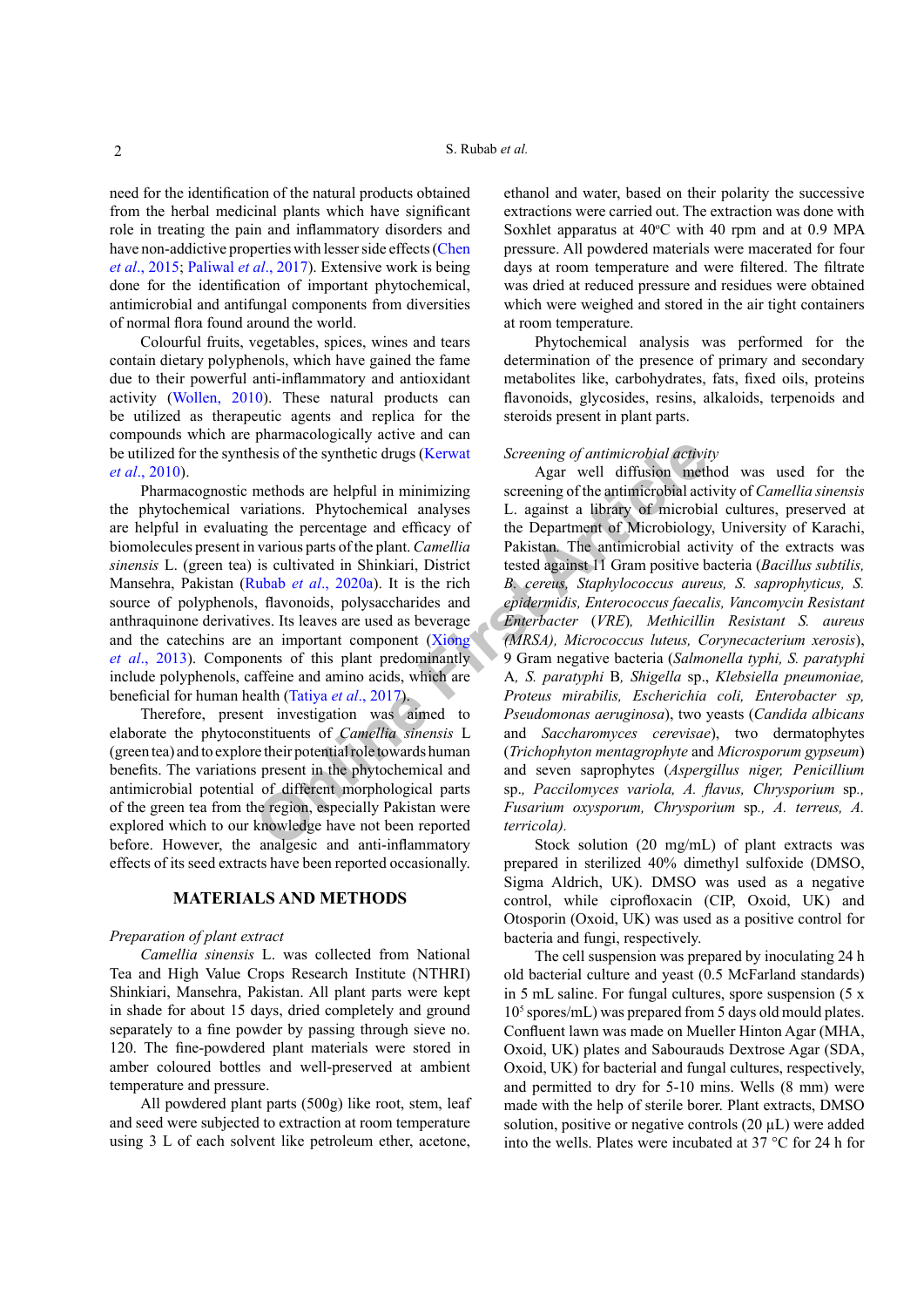### bacteria and 5 days for fungi (Liaqat *et al*., 2017).

### *Determination of minimum inhibitory concentration (MIC)*

MIC was determinded via agar well diffusion assay. The extracts exhibited a significant zone of inhibition  $(>15$ mm. The extracts were dissolved in sterile DMSO with 20 mg/mL concentration and serially diluted to1.25 mg/mL. The above-mentioned method was repeated to observe the maximum dilution that had not displayed slightly noticeable turbidity, which was considered as MIC.

## *Determination of minimum microbicidal concentration (MMC)*

In order to understand whether the appearance of the zone of inhibition is due to the death of organisms or timely halt of microbial growth, MMC was determined. A loop streak from the zone of inhibition was inoculated on fresh appropriate media. After 24 h, observed growth suggested microstatic activity of plant extracts while absence of growth showed lack of microbicidal activity.

# *Fourier tranform infrared spectroscopy (FTIR)*

FTIR (Agilent, Cary 360) was used for the identification of functional groups and their positions in the Phyto molecule. The operating range of FTIR was between 4000-650 cm<sup>-1</sup> (Liaqat, 2009). Fine powder of root, stem, leaf and seed was used for the FTIR spectroscopic analysis.

### *Animals (in vivo study)*

Is due to the death of organisms or<br>
2 consect and growth, MMC was determined.<br>
2 cone of inhibition was inoculated<br>
and activity of plant extracts while<br>
activity of plant extracts while<br>
2 cone of incrobicidal activity.<br> Seventy two male albino mice weighing 20-22 g were used as test animals in the current study for antiinflammatory and analgesic activities. They were bought from Dow University, Karachi and distributed into 2x six groups (6 mice per group). The 2x six groups were categorized as control, seed at low dose, seed at high dose, leaf at low dose and leaf at high dose for each of antiinflammatory and analgesic activity, respectively. The standard laboratory settings such as 25°C temperature; light and dark cycles of 12 h were maintained and food and water was provided *ad libitum.* Mice were acclimatized for 15 days prior to study. Ethical approval for present investigation was provided by University of Karachi via letter No. 1227/19.

# *Determination of anti-inflammatory and analgesic potential of seed and leaf extract*

For the determination of anti-inflammatory and analgesic potential of *C. sinensis* L. ethanolic extract of seed and leaf were used. For anti-inflammatory activity diameter of right hind paw of mice was noted with the help of vernier calliper prior to the dose of 2% formalin was injected in the subplater of the right hindpaw of controlled mice for inducing pain. Thirty mins before injecting the

formalin, 300 mg/kg, and 600 mg/kg of both seed and leaf extracts of *C. sinensis* L*.* were given orally to the all mice groups except for control. Licking response along with time duration was noted in two phases, early phase 0-300 s and late phase 900-1800 s (Ganeshpurkar and Rai, 2013; Mustaffa *et al*., 2010).

### *Acetic acid-induced writhing effect*

Acetic acid (0.6%) in distilled water was injected intraperitoneally in mice using aspirin (10 mg/kg) as standard. Acetic acid was calculated for each individual mouse according to body weight. Rest of the procedure is same as mentioned above except for that calculated dose of acetic acid was injected instead of formalin. Abdominal constriction in mice was noted in two phases, early phase 0-300 s and late phase 900-1800 s (Mumtaz *et al*., 2017).

# *Statistical analysis*

The results of the antimicrobial activity of extract were expressed as mean  $\pm$  standard error of the mean (SEM). Statistical analysis was performed using IBM SPSS statistics version 20 (Rubab *et al*., 2020b). Significant differences between and within group were measured using one way analysis of variance (ANOVA) followed by Post hoc LSD for all groups at  $p < 0.05$ .

# **RESULTS**

The ethanolic extracts of *C. sinensis* L. seeds showed high percentage yield compared to other solvents. The lowest percentage yield was obtained by petroleum ether extract fractions (Supplementary Table I). Phytochemical analysis of petroleum ether extracts of the parts of the plant showed positive results for primary metabolites while secondary metabolites indicated lack of lignin and steroids (Supplementary Table II). The acetone extract of the parts of the plant showed negative result for protein and provided positive results for secondary metabolites (Supplementary Table III). The ethanolic extracts of the parts of the plant indicated negative results for fat and fixed oil while among secondary metabolites, lignin proteins, resins and steroids were absent (Supplementary Table IV). The water extracts of the parts of the plant showed negative results for primary metabolites like, fat and fixed oil while secondary metabolites showed lack of steroids (Supplementary Table V).

### *Antimicrobial activity*

The antimicrobial activity of the ethanolic extracts of root, stem, leaves and seeds of *C. sinensis* L. was assessed by agar well diffusion technique. Library of test organisms comprised of 10 Gram positive, 09 Gram negative bacteria,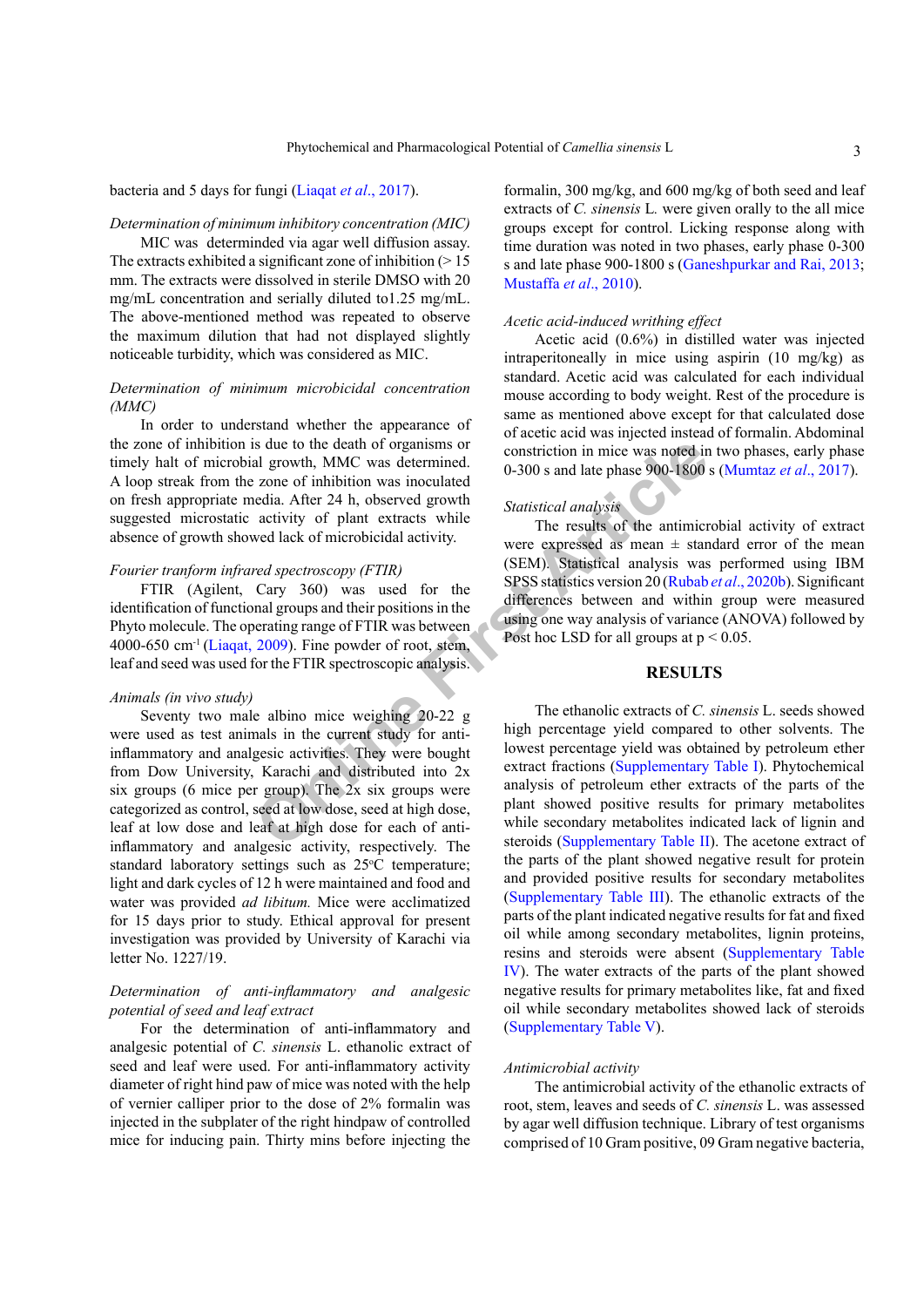2 dermatophytes, 2 yeasts and 8 opportunistic pathogenic moulds.

The ethanolic extract of root and stem of *C. sinensis* has shown strong activity against *C. xerosis* while moderate for *B. cereus.* Similarly, the ethanolic extract of leaves has revealed a bigger zone of inhibition (ZOI) for *S. typhi* (20.6±1.0) and *Para typhi A* (25±0) while moderate against *E. coli* (14.6 $\pm$ 0.5) and *K. pneumoniae* (15.0 $\pm$ 1). No activity was shown by the ethanolic extract of seeds. It can be inferred from the results in (Table I) the ethanolic extracts of different parts of the *C. sinensis* L. has not shown significant results against most of the bacterial cultures except for the few as mentioned above.

| Table I. Antibacterial activity of ethanolic extracts of                                   |                            |                |                | <i>M. gypseum</i>                                                           |                     |  |
|--------------------------------------------------------------------------------------------|----------------------------|----------------|----------------|-----------------------------------------------------------------------------|---------------------|--|
| various parts of C. sinensis L against Gram positive                                       |                            |                |                | <b>Yeasts</b>                                                               |                     |  |
| and Gram negative bacteria as demonstrated by zones                                        |                            |                |                | C. albicans                                                                 | $15.2 \pm 0.5$ 18.6 |  |
| of inhibition (ZOI) in mm.                                                                 |                            |                |                | S.cerevisiae                                                                | $10.3 \pm 0.6$ 21.5 |  |
|                                                                                            |                            |                |                | Oppertuni                                                                   |                     |  |
| <b>Bacteria</b>                                                                            | ZOI by plant extracts (mm) |                |                | A. niger                                                                    |                     |  |
|                                                                                            | Seed Root                  | <b>Stem</b>    | Leave          | Penicillium sp.                                                             |                     |  |
| Gram positive bacteria                                                                     |                            |                |                | P. variotii                                                                 |                     |  |
| B. cereus                                                                                  | $13.6 \pm 1.15$            | $14.2 \pm 0.6$ |                | A. flavus                                                                   |                     |  |
| B. subtilis                                                                                |                            |                |                | Chrysosporium sp. -                                                         |                     |  |
|                                                                                            |                            |                |                | F. oxysporum                                                                |                     |  |
| S. aureus                                                                                  |                            |                |                | A. terreus                                                                  |                     |  |
| S. epidermidis                                                                             |                            |                |                | A. terricola                                                                |                     |  |
| S. saprophylicus -                                                                         |                            |                |                | $>10$ , no activity; < 10, Slightly active;                                 |                     |  |
| <b>MRSA</b>                                                                                |                            |                |                | strongly active.                                                            |                     |  |
| M. leteus                                                                                  |                            |                |                | MIC and MMC                                                                 |                     |  |
| <b>VRE</b>                                                                                 |                            |                |                | The results of MIC sugges                                                   |                     |  |
| E. faecalis                                                                                |                            |                |                | antimicrobial potential at higher                                           |                     |  |
| C. xerosis                                                                                 | $20.3 \pm 0.5$             | $25 \pm 1.1$   |                | 20, 10 mg/mL and significantly lo                                           |                     |  |
| Gram negative bacteria                                                                     |                            |                |                | Most of the MMC were same as                                                |                     |  |
|                                                                                            |                            |                | $20.6 \pm 1.0$ | root extract against C. xerosis an                                          |                     |  |
| S. typhi                                                                                   |                            |                |                | albicans. C. albicans was sensiti                                           |                     |  |
| Shigella sp.                                                                               |                            |                |                | plant at a minimum concentration                                            |                     |  |
| Para typhi A                                                                               |                            |                | 25 ± 0         |                                                                             |                     |  |
| Para typhi B                                                                               |                            |                |                | FTIR study of C. sinensis L.<br>FTIR analysis of different                  |                     |  |
| E. coli                                                                                    |                            |                | $14.6 \pm 0.5$ | stem, leaf and seed) of the plant                                           |                     |  |
| P. aeroginosa                                                                              |                            |                |                | the presence of different fund                                              |                     |  |
| P. mirabilis                                                                               |                            |                |                | Supplementary Table IV).                                                    |                     |  |
| K. pneumoniae                                                                              |                            |                | $15.0 \pm 1$   |                                                                             |                     |  |
| Enterobacter sp. -                                                                         |                            |                |                | Anti-inflammatory activity<br>The effect of ethanolic extr                  |                     |  |
| $\overline{>10}$ , no activity; < 10, Slightly active; <13, moderately active; $\leq 15$ , |                            |                |                | the company of the property of the company of the company of the company of |                     |  |

strongly active.

 All plant part ethanolic extracts exhibited antifungal properties against *C. albicans* and *S. cerevisiae.* Stem extract of the plant showed significant activity against *C. albicans*,

*S. cerevisiae, Penicillium* sp*. A. flavus, F. oxysporum* and *A. terricola*. While remaining microbial cultures showed less or no ZOI against the tested extracts (Table II).

**Table II. Antifungal activity of ethanolic extracts of various parts of** *C. sinensis* **L against dermatophytes, yeasts and opportunistic pathogenic molds as demonstrated by zones of inhibition (ZOI) in mm.**

| Fungi                | <b>ZOI</b> by plant extracts (mm) |                               |                |                |  |  |  |
|----------------------|-----------------------------------|-------------------------------|----------------|----------------|--|--|--|
|                      | Seed                              | <b>Root</b>                   | Stem           | Leave          |  |  |  |
| <b>Dermatophytes</b> |                                   |                               |                |                |  |  |  |
| T. mentagrophytes    |                                   |                               |                |                |  |  |  |
| M. gypseum           |                                   |                               |                |                |  |  |  |
| <b>Yeasts</b>        |                                   |                               |                |                |  |  |  |
| C. albicans          |                                   | $15.2 \pm 0.5$ $18.6 \pm 0.5$ | $11.4 \pm 0.3$ | $10.3 \pm 0.3$ |  |  |  |
| <i>S</i> cerevisiae  |                                   | $10.3 \pm 0.6$ 21.5 $\pm 1.5$ | $12.0 \pm 1$   | $16.0 \pm 1$   |  |  |  |
| Oppertuni            |                                   |                               |                |                |  |  |  |
| A. niger             |                                   |                               |                |                |  |  |  |
| Penicillium sp.      |                                   |                               | $10.0 \pm 1$   |                |  |  |  |
| P. variotii          |                                   |                               |                |                |  |  |  |
| A. flavus            |                                   |                               | $11.3 \pm 0.5$ |                |  |  |  |
| Chrysosporium sp.    |                                   |                               |                |                |  |  |  |
| F. oxysporum         |                                   |                               | $13.6 \pm 1.5$ |                |  |  |  |
| A. terreus           |                                   |                               |                | $11.3 \pm 0.5$ |  |  |  |
| A. terricola         |                                   |                               | $10\pm 0.6$    |                |  |  |  |

 $>10$ , no activity; < 10, Slightly active; <13, moderately active;  $\leq 15$ , strongly active.

#### *MIC and MMC*

The results of MIC suggested that extracts possess antimicrobial potential at higher concentrations including 20, 10 mg/mL and significantly low potential at 5 mg/mL. Most of the MMC were same as that of MIC except for root extract against *C. xerosis* and seed extract against *C. albicans. C. albicans* was sensitive to root extracts of the plant at a minimum concentration of 2.5 mg/mL (Table III).

### *FTIR study of* C. sinensis *L.*

FTIR analysis of different powdered parts (root, stem, leaf and seed) of the plant of C. *sinensis* L. showed the presence of different functional groups (Fig. 1, Supplementary Table IV).

### *Anti-inflammatory activity*

The effect of ethanolic extracts of seed and leaf of *C. sinensis* L. on licking and biting response following formalin injection along with time duration was noted in four mice groups in two phases categorized as (0-300s) early phase and late phase (900-1800s) at low (300 mg/kg) and high dose (600 mg/kg) except for control and standard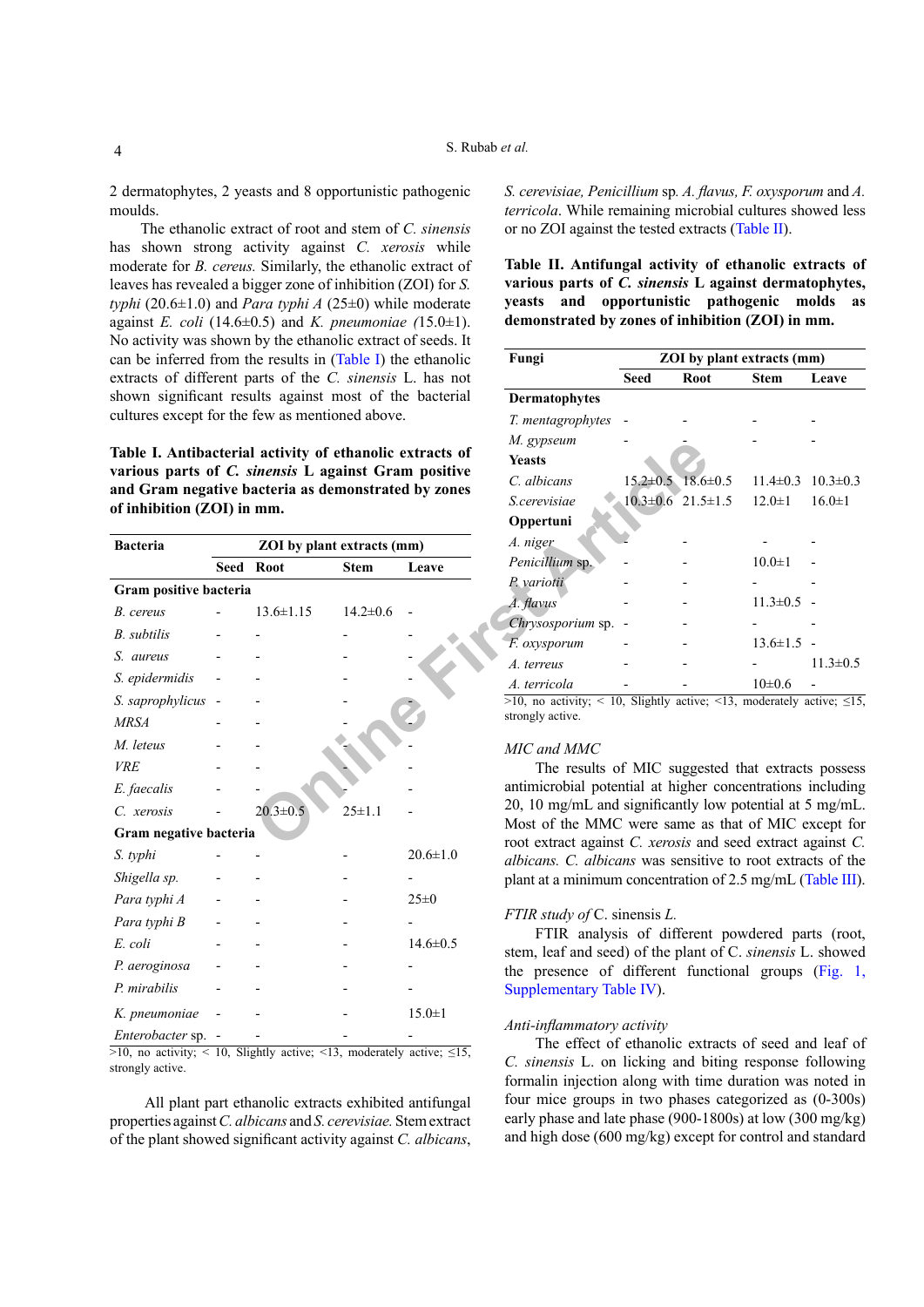groups. Control group mice showed  $55.17 \pm 1.25$  values for licking and biting for time duration of  $123.83 \pm 2.51$ and  $26 \pm 0.89$  for time duration of  $46.83 \pm 2.66$  during the early and late phases, respectively. At 300 and 600 mg/kg of seed extracts, the number of licking was observed to be 78.5  $\pm$  2.20 for time duration of 90.5  $\pm$  2.23, and 56.17  $\pm$ 3.79 for time duration of  $46 \pm 0.26$ , respectively. Likewise, standard mice group showed licking and biting response of  $62.0 \pm 0.73$  for time duration of  $94.50 \pm 0.22$  during early phase (Fig. 2). All mice groups showed response in late phase (Data not shown). The group injected by leaf extract showed numbers of licking and biting  $35.17 \pm 1.25$  for time duration of  $35.33 \pm 1.20$  and  $39.0 \pm 0.37$  for time duration of  $45.17 \pm 0.31$  during early phase at 300 and 600 mg/ kg, respectively. The seed extract showed significant effect during the first phase compared to control and standard, while the significant effect was seen in the case of leaf extract at  $p < 0.01$  both at low and high dose (Fig. 2).

**Table III. Minimum inhibitory concentration (MIC) and minimum microbicidal concentration (MMC) of**  *C. sinensis* **L. ethanolic extracts.**

| <b>Microorganisms</b>          | <b>Ethanolic extracts</b> |     | MIC MMC ZOI |      |  |  |  |
|--------------------------------|---------------------------|-----|-------------|------|--|--|--|
|                                | of plant parts            |     | (mg/ml)     | (mm) |  |  |  |
| C. xerosis                     | Root                      | 10  | 20          | 12   |  |  |  |
|                                | Stem                      | 40  | 40          | 20   |  |  |  |
| E. coli                        | leaves                    | 5   | 5           | 15   |  |  |  |
| S. typhi                       | leaves                    | 10  | 10          | 12   |  |  |  |
| S. para typhi A                | leaves                    | 5   | 5           | 16   |  |  |  |
| K. pneumoniae                  | leaves                    | 5   | 5           | 14   |  |  |  |
| C. albicans                    | Seed                      | 5   | 10          | 13   |  |  |  |
|                                | Root                      | 2.5 | 2.5         | 16   |  |  |  |
| S. cerevisiae                  | Root                      | 5   | 5           | 18   |  |  |  |
|                                | Leaf                      | 5   | 5           | 12   |  |  |  |
| - Root - Seed - Leaves<br>Stem |                           |     |             |      |  |  |  |
| 8<br>8                         |                           |     |             |      |  |  |  |
|                                |                           |     |             |      |  |  |  |



Fig. 1. Fourier transform infra-red (FTIR) spectra of different parts of *C. sinensis* L.

# *Effect of* C. sinensis *L seed and leaf extract on oedema of right hind paw of mice*

The results from anti-inflammatory activity revealed that pain persisted after injecting 0.2 mL of formalin injection in the subplater of the right hind paw of controlled mice group from 0 to 150 mins. However, no difference was observed in mean values of inflamed hind paw of mice (Fig. 3).

The results were significant in the case of low dose of 300 mg/kg, high dose of 600 mg/kg and standard dose of aspirin. There was reduction in the inflammation of hind paw compared with control from 0 min to 150 mins and there was significant difference in the mean values of inflamed hind paw of mice. Post Hoc LSD revealed that at low dose result was insignificant when multiple comparisons were made between 30 and 60, 90 and 120 mins, having almost same values of mean diameter of hind paw (Fig. 3).



Fig. 2. Effect of *C. sinensis* L. ethanolic seed and leaf extract on licking and biting response along with time duration in six mice groups in two phases categorized as  $(0-300s)$  early phase at low  $(300mg/kg)$  and high  $(600mg/m)$ kg) doses, respectively. Seed treated mice group at high dose showed significant decrease in licking and biting responses at high dose, while leaf group showed significant decrease at both low and high doses compared to control and standard groups.

The seed extract at low dose displayed the substantial effect, while highly significant effects were observed at high dose compared to control and standard. The leaf extract displayed better effect at low dose in comparison with the high dose (Fig. 3).

### *Acetic acid induced writhing effect*

Following intraperitonial injection of acetic acid in mice, the comparative number of writhing and time duration were noted in two phases; the early phase (0- 300 s) and the late phase (900-1800 s) for seed and leaf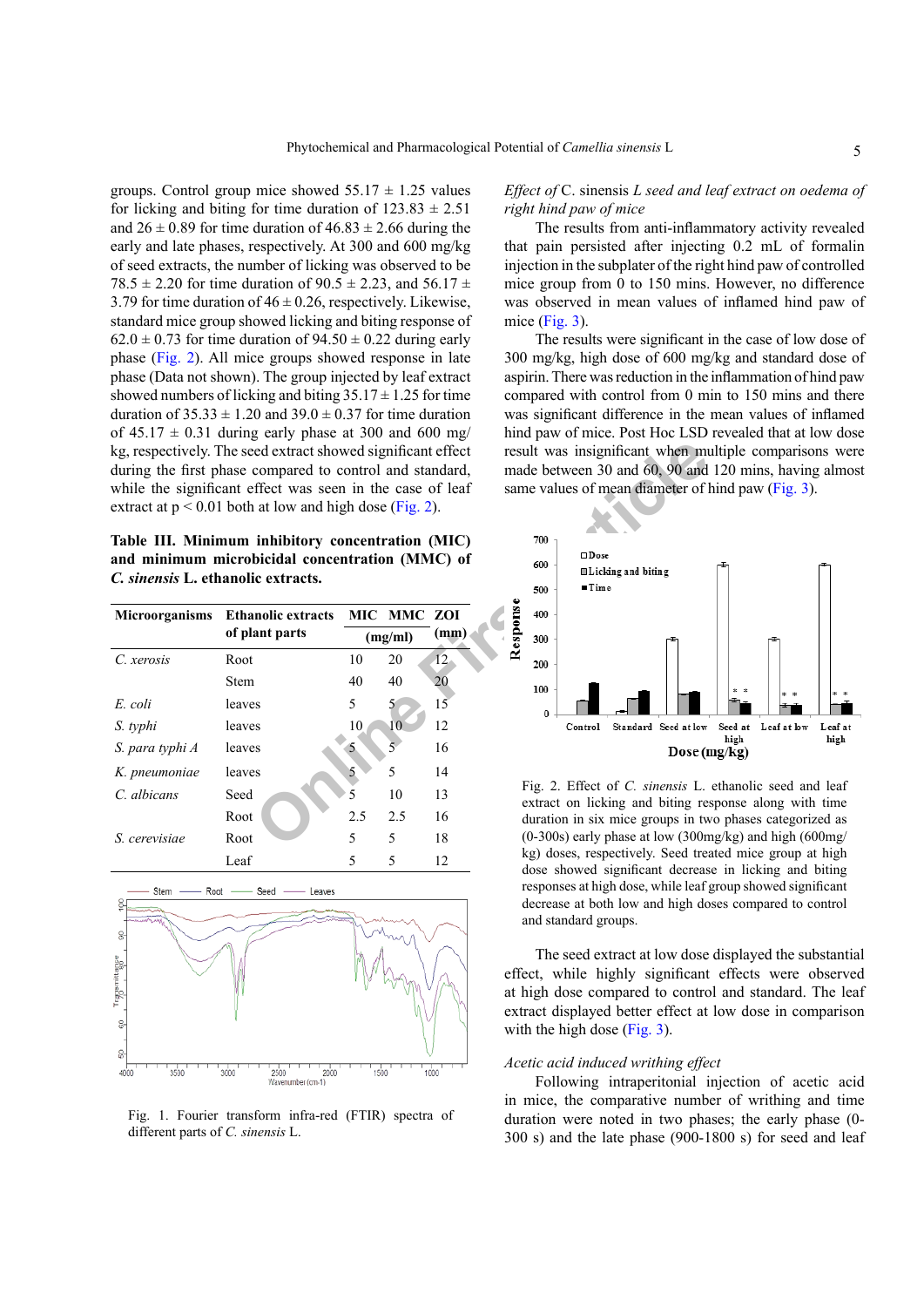extracts. The controlled group had shown the values of writhing  $90 \pm 0.58$  for the time duration of  $87.166 \pm 2.32$ during early phase (Fig. 4) and  $27.17 \pm 0.60$  writhing for the time duration of  $46.5 \pm 0.56$  during late phase for both extracts (Data not shown).



Fig. 3. Comparative study of reduction in oedema in the hind paw of mice with passage of time among different groups. Control group showed persistent inflammation in the hind paw as no dose was given in this group. Significant reduction in the inflammation was observed in the leaf extract at high dose among the groups. Seed at high dose produced the same effect as that was observed in standard group.



Fig. 4. Relation between the reduction in the number of time and writhes among the groups. Control group showed high count of writhes for greater amount of time. Significant reduction in the time and number of writhes was observed in the case of leaf extract at high dose which were better than seed extract at the same dose level. The results showed that crude extract of seed and leaf produce highly significant results compared to the standard.

At 300 and 600 mg/kg of seed extracts, the number of writhing and the time duration for early phase was observed. Mice showed writhing values of  $71 \pm 0.37$  for the time duration of  $11.50 \pm 0.62$  and  $52.67 \pm 0.95$  for the duration of  $4.67 \pm 0.21$ , at aforementioned two doses, respectively. Similarly at 300 mg/kg the values for writhing were  $7.33 \pm$ 0.21 for the time duration of  $33 \pm 1.15$  and at 600 mg/kg, the writhes were  $2.50 \pm 0.22$  for the time duration of 13.33  $\pm$  1.26 were noted for the leaf extracts at two doses during early phase. Mice stopped writhing at the later phase. The standard group had shown writhing values of  $11.5 \pm 0.62$ for the time duration of  $71 \pm 0.3$  in early phase with zero writhing in the later phase (Fig. 4).

Significant effect ( $p < 0.05$ ) of seed extract both at low and high dose was observed in all groups compared to the control and the standard groups. Interestingly, the low dose of leaf extract exhibited highly promising (p < 0.001) effects even at low concentration. As there was considerable reduction in the number of writhes both in early and late phases of leaf extract (Fig. 4).

## **DISCUSSION**

**Online First Article** *Camellia sinensis* L. has great therapeutic significance due to its pharmacological activities. Intensive research for new and more effective agents to deal with the infectious diseases caused by multiple drug resistant microorganisms is underway and plants are being reported as novel source of potentially useful medicinal compounds (Liaqat *et al*., 2017). Hence it is extremely essential to make use of these natural resources to combat the threat caused by resistant microbes. Natural compounds are not only cost effective but also provide a safe means of healing without any side effects.

Phytochemical screening of the *C. sinensis* L. with different solvents systems displayed the occurrence of tannins, flavonoids, glycosides; carbohydrates and lignin in almost all parts of the plant in all solvent system used during successive extraction procedure (Zulqarnain *et al*., 2021). Ethanol was the best solvent for extraction because it gives the highest percentage yield, but at the same time, not suitable media for seed extraction as seed shows less antimicrobial effect with most of the strains. These findings are considered to be the responsible for different therapeutic effects that are attributed to this plant (Ishtiaq *et al*., 2018).

*Camellia sinensis* L. is known for its inhibition potential against various bacterial species and possess anti cariogenic activity*.* It is the second most consumed drink of the world which is categorized by the occurrence of numerous constituents having anti-aging, anti-Alzheimer, anti-Parkinson, anti-stroke and anticancer properties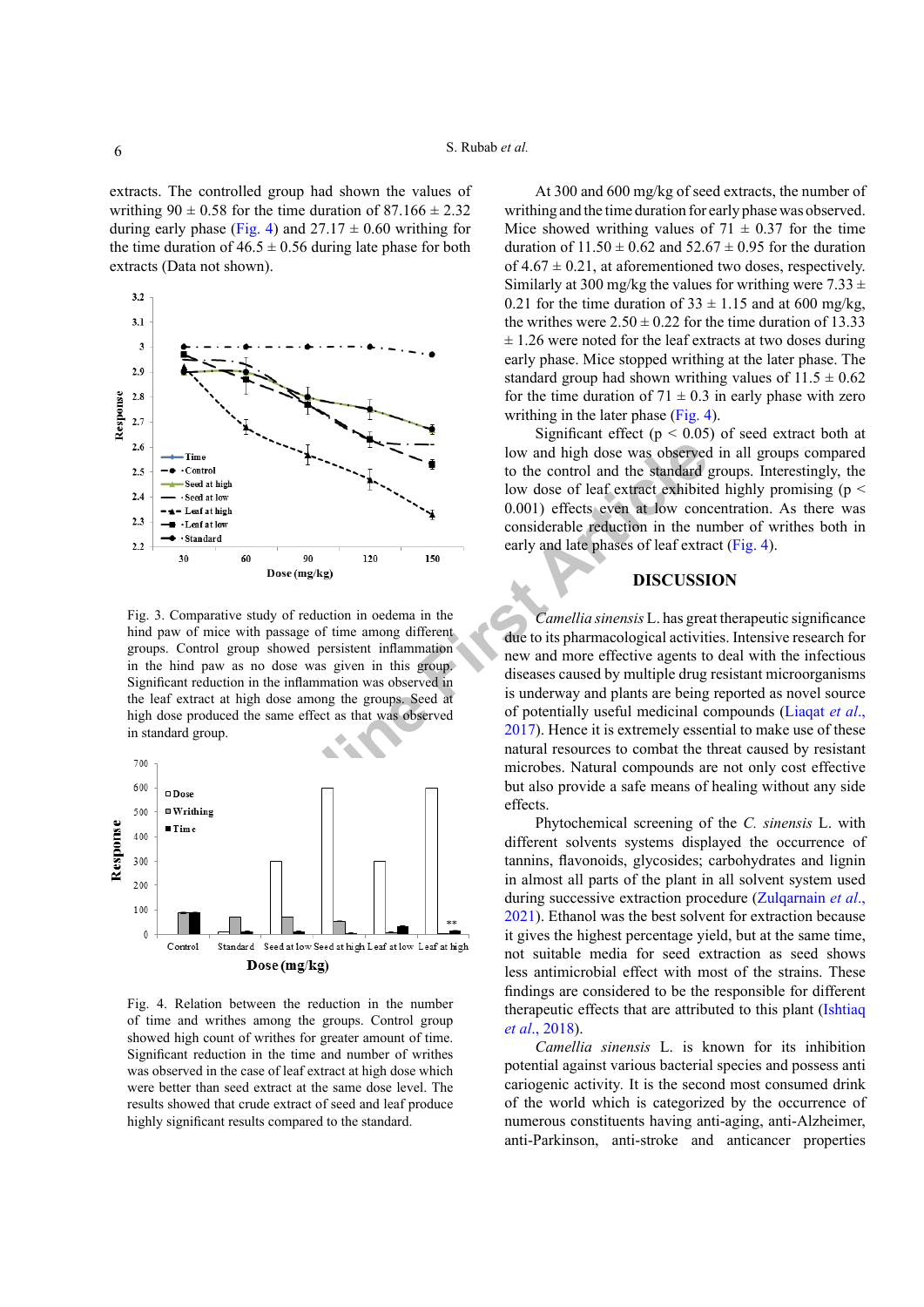(Gupta and Kumar, 2017). The dried leaves have revealed direct bactericidal effect against tested pathogens in the current study. This verifies with Hamilton-Miller (2001) who has reported that tea plant inhibits *Streptococcus mutans* and *S. sobrinus* with teeth. The plant has displayed potential antimicrobial activity against MDR bacterial strains which is similar to (Farooqui *et al*., 2015) who had also observed antimicrobial potential by *C. sinensis* L. against various pathogens. Antimicrobial activities of *C. sinensis* have been reported against various pathogenic bacteria including MRSA and MDR *P. aeroginosa* (Radji *et al*., 2013). Our results suggested strong antimicrobial activity against *C. xerosis, S. typhi, K. pneumoniae, E. coli,* and *S. para typhi A*., and did not show ZOI against *P. aeroginosa,* which could be due to the variation in the extraction methodology or the concentration used (Liaqat *et al*., 2017).

*C. sinensis* L*.* comprises naturally active constituents that might be responsible for the better antioxidant and antibacterial properties (Mahmood *et al*., 2010). Previously, it was reported that its constituents are major contributors towards the polymeric tannins (PT) and have robust antioxidant and antibacterial activities (Chan *et al*., 2011). The present study has shown strong activity against yeasts but moderate for opportunistic moulds which is in accordance to the previous studies have suggested the antifungal components may be used in developing the novel fungicides (Saha *et al*., 2005).

The FTIR analysis of the dry powdered parts of *C. sinensis* L. revealed the presence of absorption frequencies of organic compounds with functional groups of alcohols, amides, carboxylic acids, alkenes, alkanes, ketones, esters, aromatic amines, aromatic alkanes and anhydrides *etc*., as confirmed from the literature (Yashin *et al*., 2015). It can also be observed that the functional groups of roots and stems are very much similar.

The prevalence of abundant adverse effects of the conventional use of analgesic and anti-inflammatory drugs led to the discovery of biomolecules with significant good effects and negligible adverse effects (Boussouf *et al*., 2017). The present study is based on the evaluation of polyphenols present in *C. sinensis* seed and leaf extracts using acetic acid induced writhing effect and oedema of hind paw of mice. Both seed and leaf extracts have shown the dose dependent effect on inflammation and analgesia. The present investigation revealed that both the seed and leaf extracts of *C. sinensis* had shown the antiinflammatory and analgesic effects. The phytochemical analysis has shown that both the seed and leaf extracts are rich in polyphenols and flavonoids. Seed extracts has exhibited better results at high dose while leaf has displayed highly significant outcomes even at low dose compared to the controlled and the standard groups. So, seed extract has shown less anti-inflammatory effect and more analgesic effect as compared to leave extract. This is in agreement with the findings of (Xiong *et al*., 2013) who had reported the presence of polyphenols, flavonoids, polysaccharides and anthraquinone derivatives. Catechins conferring anti-inflammatory and analgesic effects.

The highest percentage inhibition of writhing effect following dose of 600 mg/kg was noted. A significant reduction in oedema was noted at 300 mg/kg and 600 mg/kg dose of both the seed and leaf extracts. The results have shown significant reduction in sign and symptoms of tested mice groups which suggested that polyphenols present in *C. sinensis* seed and leaf extracts possess antiinflammatory and analgesic effects (Xiong *et al*., 2013). The innate immunity plays key role in producing the clinical symptoms like heat, pain, oedema and redness as inflammation is body defence mechanism which is produced in the body to isolate and repair the affected tissue damage. Abundant release of inflammatory mediators results in persistent inflammatory effect which produces the symptoms of chronic inflammation (Yougbare-ziebrou *et al*., 2016).

**Could be due to the variation in the**<br>
inflammatory and analgesic effect<br>
prises naturally active constituents<br>
as inflammation be body defence<br>
prises naturally active constituents<br>
as inflammation is body defence<br>
stri For evaluating the analgesic effect of seed and leaf extracts, acetic acid induced writhing effect was monitored. It was used as a model of visceral pain and found associated with very sensitive mechanism to evaluate the analgesic potential of the drugs at the dose that appears ineffective compared to other analgesic agents. Hence, peripheral pathway of antinociceptive can be measured by this model. The previous investigations had shown that acetic acid produced constrictions of abdominal muscles by stimulating the pain receptors to release the prostaglandins peripherally particularly PGE2 alpha and PGF2-alpha (Deraedt *et al*., 1980).

Aspirin and other non-steroidal anti-inflammatory drugs (NSAIDs) provide protection against pain induction by inhibiting the prostaglandins (Meek *et al*., 2010). Conventional use of medicinal agents like NSAIDs to treat inflammation and analgesia, studies showed adverse effects of drugs like allergic reactions, gastric problems and other symptoms of analgesic abuses (Santangelo *et al*., 2007). Multiple resistance of medicine has developed in both the human and plant pathogenic organisms due to the inappropriate use of commercial medicines for the remedy of the infectious diseases (Rajeswari, 2015). Therefore, the mechanism of pain inhibition through *C. sinensis* L. seed and leaf extracts is unknown; the possible relief in pain symptoms is attributed to the inhibition of prostaglandins by these extracts. Current findings of inhibiting the last phase of inflammation and protecting the mice from visceral pain indicated that peripheral inhibition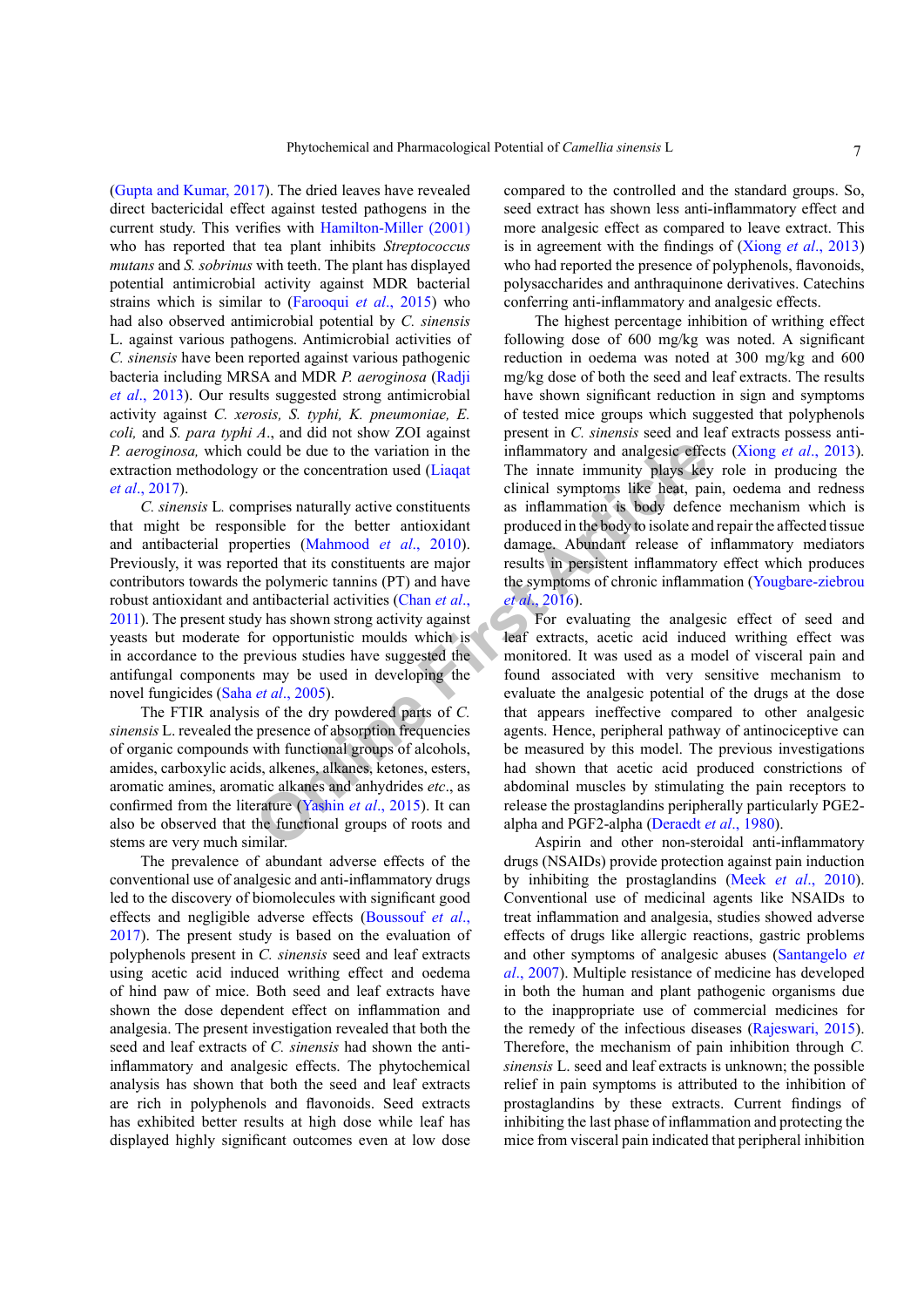of prostaglandins is a possible mechanism by which the extract induced pharmacological activities (Tatiya *et al*., 2017).

# **CONCLUSIONS**

10. Inflammatory activity of Csinensis<br> **EXERUATEL EXERENCES**<br>
16. And Mannatory activity of Csinensis<br> [Fi](https://dx.doi.org/10.17582/journal.pjz/20210815170852)ndmenton and model demonstrated on the paint. The pair of the plant.<br>
1. Inflammatory activity of Csinensis<br>
1. The The objective of the phytochemical screening and antimicrobial activity was to standardize the natural medicinal plant. Any part of the plant can be used for pharmacological evaluation prior to preclinical to clinical trials. The phytochemical screening of all plant parts with different solvents as well as FTIR analysis of different morphological parts of powdered crude drug played important role in the determination of different phytochemicals present in the plant. Our results suggested that *C. sinensis* L. could be a source of potential antimicrobial agent which varies with the part of the plant. Also, analgesic and anti-inflammatory activity of *C sinensis* L. seed and leaf extracts in animal model demonstrated promising results. The findings reported highlights the fact that high dose of both *C. sinensis* L. seed and leaf extracts are safe for consumption with analgesic and antiinflammatory potentials compared to standard drug group.

# *Supplementary material*

There is supplementary material associated with this article. Access the material online at: https://dx.doi. [org/10.17582/journal.pjz/20210815170852](https://dx.doi.org/10.17582/journal.pjz/20210815170852)

*Statement of conflict of interest*

The authors have declared no conflict of interest.

# **REFERENCES**

- Boussouf, L., Boutennoune, H., Kebieche, M., Adjeroud, N., Al-Qaoud, K. and Madani, K., 2017. Antiinflammatory, analgesic and antioxidant effects of phenolic compound from Algerian *Mentha rotundifolia* L. leaves on experimental animals. *S. Afr. J. Bot.,* **113**: 77-83. [https://doi.org/10.1016/j.](https://doi.org/10.1016/j.sajb.2017.07.003) [sajb.2017.07.003](https://doi.org/10.1016/j.sajb.2017.07.003)
- Chan, E.W., Soh, E.Y., Tie, P.P., and Law, Y.P, 2011. Antioxidant and antibacterial properties of green, black, and herbal teas of *Camellia sinensis*. *Pharmacogn. Res*., **3**: 266. [https://doi.](https://doi.org/10.4103/0974-8490.89748) [org/10.4103/0974-8490.89748](https://doi.org/10.4103/0974-8490.89748)
- Chen, Y., Tao, S., Zeng, F., Xie, L. and Shen, Z., 2015. Antinociceptive and anti-inflammatory activities of *Schefflera octophylla* extracts. *J. Ethnopharm*., **171**: 42-50. <https://doi.org/10.1016/j.jep.2015.04.050>
- Deraedt, R., Jouquey, S., Delevallée, F. and Flahaut, M., 1980. Release of prostaglandins E and F in

an algogenic reaction and its inhibition. *Eur. J. Pharm*., **61**: 17-24. [https://doi.org/10.1016/0014-](https://doi.org/10.1016/0014-2999(80)90377-5) [2999\(80\)90377-5](https://doi.org/10.1016/0014-2999(80)90377-5)

- Farooqui, A., Khan, A., Borghetto, I., Kazmi, S.U., Rubino, S., and Paglietti, B., 2015. Synergistic antimicrobial activity of *Camellia sinensis* and *Juglans regia* against multidrug-resistant bacteria. *PLoS One*, **10**: e0118431. [https://doi.org/10.1371/](https://doi.org/10.1371/journal.pone.0118431) [journal.pone.0118431](https://doi.org/10.1371/journal.pone.0118431)
- Folashade, O., Omoregie, H., and Ochogu, P., 2012. Standardization of herbal medicines. A review. *Int. J. Biodivers. Conserv*., **4**: 101-112. [https://doi.](https://doi.org/10.5897/IJBC11.163) [org/10.5897/IJBC11.163](https://doi.org/10.5897/IJBC11.163)
- Ganeshpurkar, A., and Rai, G., 2013. Experimental evaluation of analgesic and anti-inflammatory potential of Oyster mushroom *Pleurotus florida*. *Indian J. Pharmacol.,* **45**: 66. [https://doi.](https://doi.org/10.4103/0253-7613.106438) org/10.4103/0253-7613.106438
- Gupta, D., and Kumar, M., 2017. Evaluation of *in vitro* antimicrobial potential and GC–MS analysis of *Camellia sinensis* and *Terminalia arjuna*. *Biotechnol. Rep*., **13**: 19-25. [https://doi.](https://doi.org/10.1016/j.btre.2016.11.002) org/10.1016/j.btre.2016.11.002
- Hamilton-Miller, J., 2001. Anti-cariogenic properties of tea (*Camellia sinensis*). *J. med. Microbiol*. **50**: 299- 302.<https://doi.org/10.1099/0022-1317-50-4-299>
- Ijaz, N., Durrani, A.I., Rubab, S. and Bahadur, S., 2021. Formulation and characterization of *Aloe vera* gel and tomato powder containing cream. *Acta Ecol. Sin.,* pp. 1-9. [https://doi.org/10.1016/j.](https://doi.org/10.1016/j.chnaes.2021.01.005) chnaes.2021.01.005
- Iqbal, S., Parveen, N., Bahadur, S., Ahmad, T., Shuaib, M., Nizamani, M.M., Urooj, Z. and Rubab, S., 2020. Paclobutrazol mediated changes in growth and physio-biochemical traits of okra (*Abelmoschus esculentus* L.) grown under drought stress. *Gene Rep.*, **21**: 1-9. [https://doi.org/10.1016/j.](https://doi.org/10.1016/j.genrep.2020.100908) [genrep.2020.100908](https://doi.org/10.1016/j.genrep.2020.100908)
- Ishtiaq, S., Hanif, U., Ajaib, M., Shaheen, S., Afridi, M.S.K., and Siddiqui, M.F., 2018. Pharamcognostical and physicochemical characterization of *Amaranthus graecizans* subsp. *Silvestris*: An anatomical perspective. *Pak. J. Bot*., **50**: 307-312.
- Janakiraman, N., Sahaya, S.S., and Johnson, M., 2012. Anti–bacterial studies on *Peristrophe bicalyculata* (Retz.) Nees. *Asian Pac. J. trop. Biomed*., **2**: S147-S150. [https://doi.org/10.1016/S2221-](https://doi.org/10.1016/S2221-1691(12)60146-4) [1691\(12\)60146-4](https://doi.org/10.1016/S2221-1691(12)60146-4)
- Kerwat, K., Kerwat, M., Graf, J., and Wulf, H., 2010. Resistance to antibiotics and multiresistant pathogens. *Anasthesiol. Intensivmed. Notfallmed. Schmerzther*., **45**: 242-243. [https://doi.](https://doi.org/10.1055/s-0030-1253091)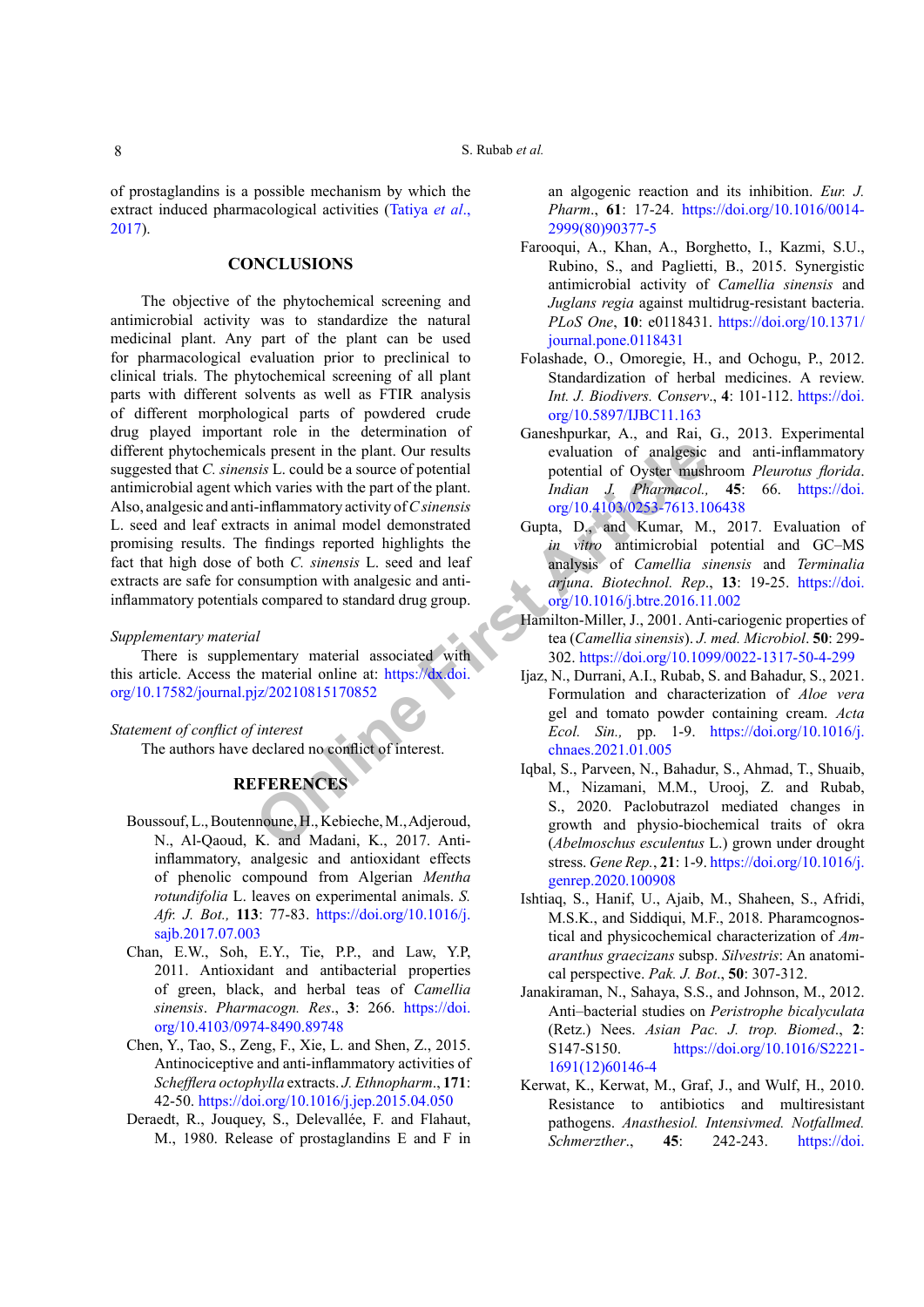[org/10.1055/s-0030-1253091](https://doi.org/10.1055/s-0030-1253091)

- Liaqat, I., 2009. Fourier transform infrared spectroscopy of dental unit water line biofilm bacteria. *Spectroscopy*, **23**: 175-189. [https://doi.](https://doi.org/10.1155/2009/892569) [org/10.1155/2009/892569](https://doi.org/10.1155/2009/892569)
- Liaqat, I., Arshad, N., Arshad, M., Mirza, S.A., Ali, N.M. and Shoukat, A., 2017. Antimicrobial activity of some medicinal plants extracts against food industry isolates. *Pakistan J. Zool.*, **49**: 565-572. [https://doi.](https://doi.org/10.17582/journal.pjz/2017.49.2.523.530) [org/10.17582/journal.pjz/2017.49.2.523.530](https://doi.org/10.17582/journal.pjz/2017.49.2.523.530)
- Mahmood, T., Akhtar, N., and Khan, B.A., 2010. The morphology, characteristics, and medicinal properties of *Camellia sinensis* tea. *J. med. Pl. Res*., **4**: 2028-2033.<https://doi.org/10.5897/JMPR10.010>
- Meek, I.L., Van de Laar, M.A., and Vonkeman, E.H., 2010. Non-steroidal anti-inflammatory drugs: An overview of cardiovascular risks. *Pharmaceuticals*, **3**: 2146-2162. https://doi.org/10.3390/ph3072146
- Mumtaz, T., Rizwani, G.H., and Shareef, H., 2017. Analgesic activities of crude ethanolic extract and various fractions of *Adansonia digitata* L. grown at the Sindh province of Pakistan. *Pak. J. Pharm. Sci*., **30**: 1657-1663.
- Mustaffa, F., Indurkar, J., Ismail, S., Mordi, M., Ramanathan, S., and Mansor, S., 2010. Analgesic activity, toxicity study and phytochemical screening of standardized *Cinnamomum iners* leaves methanolic extract. *Pharmacogn. Res*., **2**: 76. <https://doi.org/10.4103/0974-8490.62952>
- Olila, D., and Opuda-Asibo, J., 2001. Antibacterial and antifungal activities of extracts of *Zanthoxylum chalybeum* and *Warburgia ugandensis*, Ugandan medicinal plants. *Afr. Hlth. Sci*., **1**: 66-72.
- Paliwal, S.K., Sati, B., Faujdar, S., and Sharma, S., 2017. Studies on analgesic, anti-inflammatory activities of stem and roots of *Inula cuspidata* CB Clarke. *J. Tradit. Complement. Med.*, **7**: 532-537. <https://doi.org/10.1016/j.jtcme.2016.08.005>
- Pawar, P.L., and Nabar, B.M., 2010. Effect of plant extracts formulated in different ointment bases on MDR strains. *Indian J. Pharm. Sci*., **72**: 397. <https://doi.org/10.4103/0250-474X.70494>
- Ponnusamy, S., Gnanaraj, W.E., Marimuthu, J., Selvakumar, V., and Nelson, J., 2010. The effect of leaves extracts of *Clitoria ternatea* Linn against the fish pathogens. *Asian Pac. J. trop. Med.,* **3**: 723-726. [https://doi.org/10.1016/S1995-7645\(10\)60173-3](https://doi.org/10.1016/S1995-7645(10)60173-3)
- Radji, M., Agustama, R.A., Elya, B., and Tjampakasari, C.R., 2013. Antimicrobial activity of green tea extract against isolates of methicillin–resistant Staphylococcus aureus and multi drug resistant Pseudomonas aeruginosa. *Asian Pac. J. trop.*

*Biomed*., **3**: 663-667. [https://doi.org/10.1016/](https://doi.org/10.1016/S2221-1691(13)60133-1) [S2221-1691\(13\)60133-1](https://doi.org/10.1016/S2221-1691(13)60133-1)

- Rajeswari, A., 2015. Evaluation of phytochemical constituents, Quantitative analysis and antimicrobial efficacy of potential herbs against selected microbes. *Evaluation*, **8**: 2-4.
- Rubab, S., Bahadur, S., Hanif, U., Durrani, A.I., Sadiqa, A., Shafique, S., Zafar, U., Shuaib, M., Urooj, Z., Nizamani, M.M. and Iqbal, S., 2021. Phytochemical and antimicrobial investigation of methanolic extract/fraction of *Ocimum basilicum* L. *Biocatal. Agric. Biotechnol.*, **31**: 101894. [https://](https://doi.org/10.1016/j.bcab.2020.101894) [doi.org/10.1016/j.bcab.2020.101894](https://doi.org/10.1016/j.bcab.2020.101894)
- Rubab, S., Hussain, I., Khan, B.A., Unar, A.A., Abbas, K.A., Khichi, Z.H., Khan, M., Khanum, S., Rehman, K.U. and Khan, H., 2017. Biomedical description of *Ocimum basilicum* L. *J. Inf. Image Manage.*, **12***:* 57-69.
- Laar, M.A., and Vonkeman, E.H.,<br>
Coidal anti-inflammatory drugs: An<br>
idid anti-inflammatory drugs: An<br>
interiories: Are and Subsection of *Ocimum be*<br>
the strip GH., and Shares (H., 2017.<br>
Inities of crude ethanolic extrac Rubab, S., Rizwani, G.H., Bahadur, S., Shah, M., Alsamadany, H., Alzahrani, Y., Shuaib, M., Hershan, A., Hobani, Y.H. and Shah, A.A., 2020a. Determination of the GC–MS analysis of seed oil and assessment of pharmacokinetics of leaf extract of *Camellia sinensis* L. *J. King Saud Univ. Sci.*, **32**: 3138-3144. [https://doi.org/10.1016/j.](https://doi.org/10.1016/j.jksus.2020.08.026) jksus.2020.08.026
	- Rubab, S., Rizwani, G.H., Bahadur, S., Shah, M., Alsamadany, H., Alzahrani, Y., Alghamdi, S.A., Anwar, Y., Shuaib, M., Shah, A.A. and Muhammad, I., 2020b. Neuropharmacological potential of various morphological parts of *Camellia sinensis* L. *Saudi J. biol. Sci*., **27**: 567-573. [https://doi.](https://doi.org/10.1016/j.sjbs.2019.11.025) org/10.1016/j.sjbs.2019.11.025
	- Saha, D., Dasgupta, S., and Saha, A., 2005. Antifungal activity of some plant extracts against fungal pathogens of tea (*Camellia sinensis*.). *Pharm. Biol*., **43**: 87-91. [https://doi.](https://doi.org/10.1080/13880200590903426) [org/10.1080/13880200590903426](https://doi.org/10.1080/13880200590903426)
	- Santangelo, C., Varì, R., Scazzocchio, B., Di Benedetto, R., Filesi, C., and Masella, R., 2007. Polyphenols, intracellular signalling and inflammation. *Ann. Ist. Super. Sanita*., **43**: 394.
	- Tatiya, A.U., Saluja, A.K., Kalaskar, M.G., Surana, S.J., and Patil, P.H., 2017. Evaluation of analgesic and anti-inflammatory activity of Bridelia retusa (Spreng) bark. *J. Tradit. Complement. Med.,* **7**: 441- 451.<https://doi.org/10.1016/j.jtcme.2016.12.009>
	- Wollen, K.A., 2010. Alzheimer's disease: The pros and cons of pharmaceutical, nutritional, botanical, and stimulatory therapies, with a discussion of treatment strategies from the perspective of patients and practitioners. *Altern. Med. Rev*., **15**: 223-244.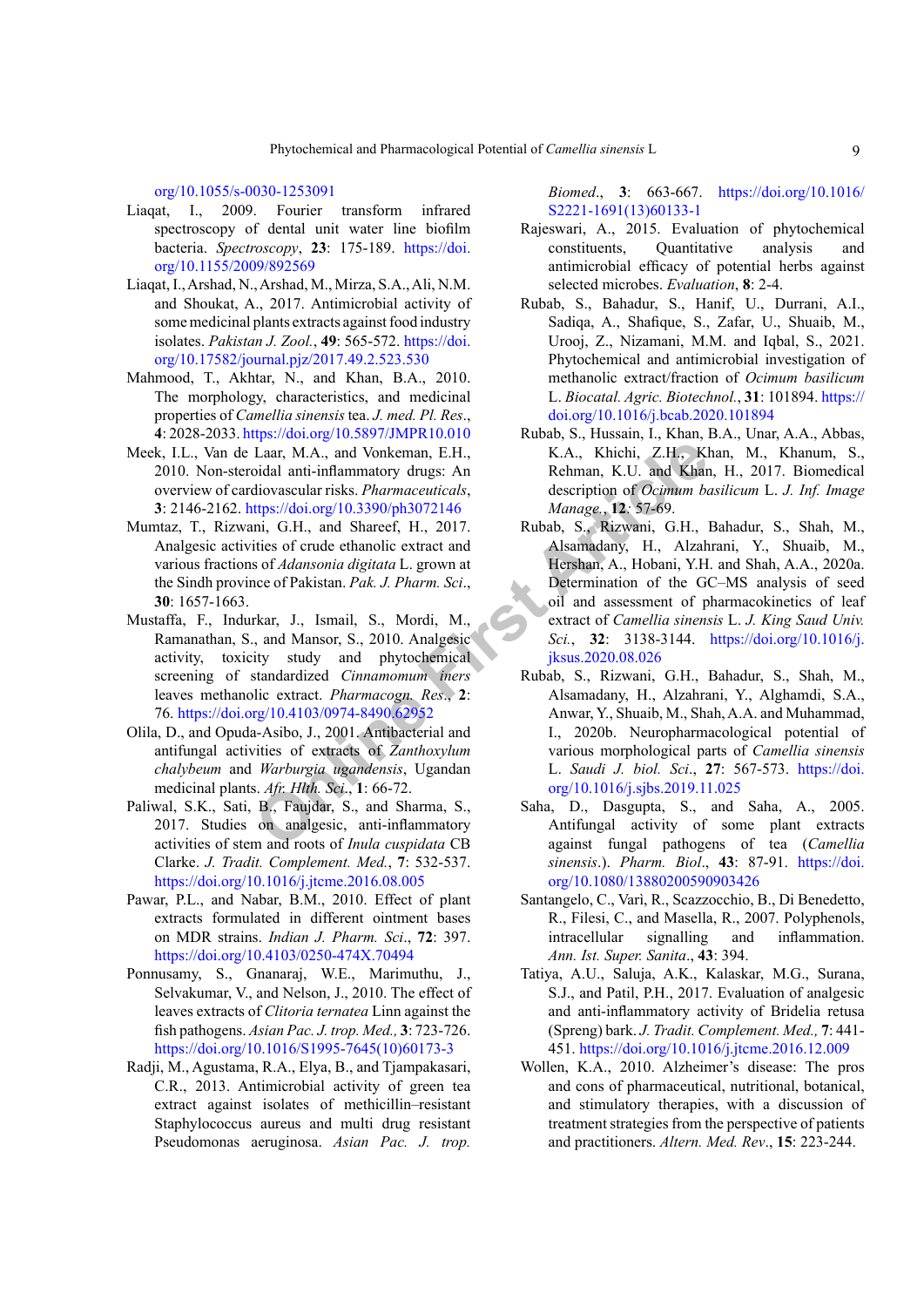S. Rubab *et al.*

- Xiong, L., Li, J., Li, Y., Yuan, L., Liu, S., Huang, J.A., and Liu, Z., 2013. Dynamic changes in catechin levels and catechin biosynthesis-related gene expression in albino tea plants (*Camellia sinensis* L.). *Pl. Physiol. Biochem*., **71**: 132-143. [https://doi.](https://doi.org/10.1016/j.plaphy.2013.06.019) [org/10.1016/j.plaphy.2013.06.019](https://doi.org/10.1016/j.plaphy.2013.06.019)
- Yashin, A.Y., Nemzer, B.V., Combet, E., and Yashin, Y.I., 2015. Determination of the chemical composition of tea by chromatographic methods: A review. *J. Fd. Res.,* **4**: 56. <https://doi.org/10.5539/jfr.v4n3p56> Yougbare-ziebrou, M.N., lompo, M., Ouedraogo, N.,

Yaro, B., and Guissoun, I.P., 2016. Antioxidant, analgesic and anti-inflammatory activities of the leafy stems of *Waltheria indica* L. (*Sterculiaceae*). *J. appl. Pharm. Sci*., **6**: 124-129. [https://doi.](https://doi.org/10.7324/JAPS.2016.60219) [org/10.7324/JAPS.2016.60219](https://doi.org/10.7324/JAPS.2016.60219)

Zulqarnain, A., Durrani, A.I., Saleem, H. and Rubab, S., 2021. Development of an ultrasonic-assisted extraction technique for the extraction of natural coloring substance chlorophyll from leaves of carica papaya. *J. Oleo Sci.*, **70**: 1367-1372. [https://](https://doi.org/10.5650/jos.ess21118) [doi.org/10.5650/jos.ess21118](https://doi.org/10.5650/jos.ess21118)

**Online First Article** 

10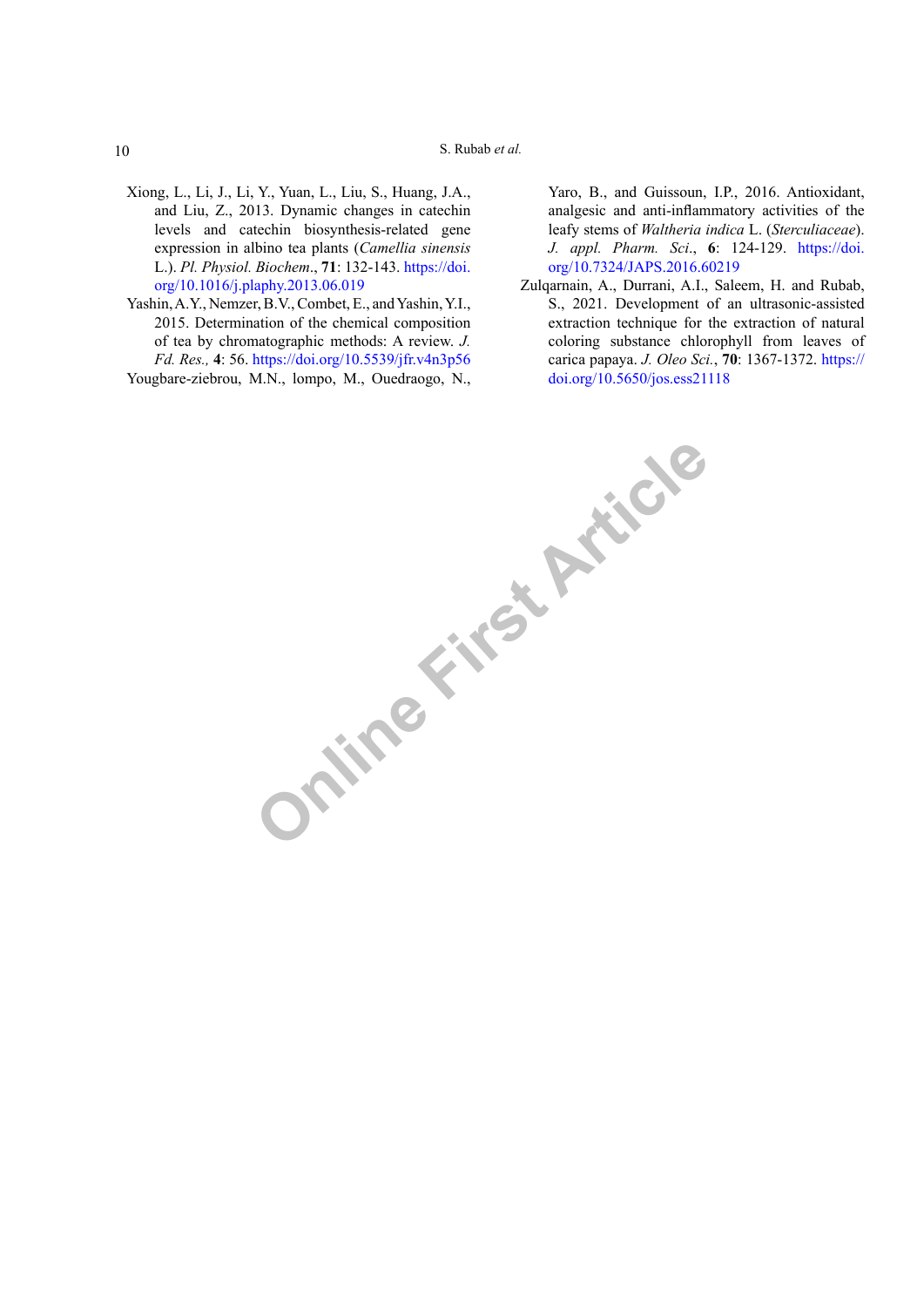**Supplementary Material**

# **Phytochemical and Pharmacological Potential of** *Camellia sinensis* **L.**

Saima Rubab<sup>1,3</sup>\*, Ghazala H Rizwani<sup>2</sup>, Arjumand Iqbal Durrani<sup>3</sup>, Iram Liaqat<sup>4</sup>\*, Urooj Zafar<sup>5</sup>, Mahjabeen<sup>6</sup>, Farah Batool<sup>7</sup>, Noor-E- Seher<sup>3</sup>, Naveera Younas<sup>3</sup> and **Ayesha Sadiqa8**

 *Department of Pharmacognosy, Lahore Pharmacy College, LMDC Lahore, Pakistan Department of Bait-Ul-Hikmah, Hamdard University, Karachi, Pakistan Department of Chemistry, University of Engineering and Technology, Lahore, Pakistan Microbiology Lab, Department of Zoology, GC University, Lahore, Pakistan Department of Microbiology, University of Karachi, Karachi, Pakistan*

*6 Department of Pharmacology, Federal Urdu University of Arts and Technology, Karachi, Pakistan*

*7 Institute of Pharmacy, Lahore College for Women University, Lahore, Pakistan 8 Department of Chemistry, University of Lahore, 1-Km, Defence Road, Lahore, Pakistan*

**Supplementary Table I. Percentage yield of root, stem, leaf and seed of** *C. sinensis L.* **with different solvents.**

|             | Plant part Petroleum ether Acetone Ethanol |      |      | Water |
|-------------|--------------------------------------------|------|------|-------|
| Root        | 5.0                                        | 29   | 10   | Ŀ0    |
| <b>Stem</b> | 10.0                                       | 3.0  | 2.0  | 2.0   |
| Leaf        | 6.0                                        | 5.3  | 12.0 | 10    |
| Seed        | 12.0                                       | 10.9 | 20.0 | 10    |

*\* Corresponding author: iramliaq@hotmail.com, saima\_ rubab@hotmail.com*

0030-9923/2022/0001-0001 \$ 9.00/0



Copyright 2022 by the authors. Licensee Zoological Society of Pakistan.

This article is an open access  $\Theta$  article distributed under the terms and conditions of the Creative Commons Attribution (CC BY) license (https://creativecommons.org/licenses/by/4.0/).

|             |                                                                         |                       | viology, University of Karachi, Karachi, Pakistan | $p$ arinchi of Eoology, OC University, Eunore, I amsuni<br>acology, Federal Urdu University of Arts and Technology,<br>Lahore College for Women University, Lahore, Pakistan<br>stry, University of Lahore, 1-Km, Defence Road, Lahore, Pakistan |                                                                                                               |          |          |                      |          |
|-------------|-------------------------------------------------------------------------|-----------------------|---------------------------------------------------|--------------------------------------------------------------------------------------------------------------------------------------------------------------------------------------------------------------------------------------------------|---------------------------------------------------------------------------------------------------------------|----------|----------|----------------------|----------|
|             | I. Percentage yield of root, stem,<br>ensis L. with different solvents. |                       |                                                   | L.                                                                                                                                                                                                                                               | Supplementary Table II. Phytochemical analysis of<br>petroleum ether extracts of various parts of C. sinensis |          |          |                      |          |
| ether       | Acetone<br>2.9                                                          | <b>Ethanol</b><br>1.0 | Water<br>1.0                                      | Phytochem-                                                                                                                                                                                                                                       | <b>Test reagents</b>                                                                                          |          |          | Root Stem Leave Seed |          |
|             | 3.0                                                                     | 2.0                   | 2.0                                               | icals                                                                                                                                                                                                                                            |                                                                                                               |          |          |                      |          |
|             | 5.3                                                                     | 12.0                  | 1.0                                               | <b>Primary metabolites</b>                                                                                                                                                                                                                       |                                                                                                               |          |          |                      |          |
|             | 10.9                                                                    | 20.0                  | 1.0                                               |                                                                                                                                                                                                                                                  | Carbohydrates Benedict's test<br>Molisch's test                                                               | $^{++}$  | $^{+++}$ | $^{++}$              | $^{++}$  |
|             |                                                                         |                       |                                                   |                                                                                                                                                                                                                                                  |                                                                                                               | $^{++}$  | $^{++}$  | $^{++}$              | $^{++}$  |
|             |                                                                         |                       |                                                   | Proteins                                                                                                                                                                                                                                         | Xanthoproteic test                                                                                            | $^{+}$   | $^{+}$   | $^{+}$               |          |
|             |                                                                         |                       |                                                   | Fats and fixed Stain test<br>oils                                                                                                                                                                                                                |                                                                                                               | $^{++}$  |          | $^{+}$               | $+++$    |
|             |                                                                         |                       |                                                   | <b>Secondary metabolites</b>                                                                                                                                                                                                                     |                                                                                                               |          |          |                      |          |
|             |                                                                         |                       |                                                   | Alkaloids                                                                                                                                                                                                                                        | Dragendroff's test                                                                                            | $^{+++}$ | $^{+}$   |                      | $^{+}$   |
|             |                                                                         |                       |                                                   | Glycosides                                                                                                                                                                                                                                       | Fehling's test                                                                                                | $^{+++}$ | $^{+++}$ | $^{++}$              | $^{++}$  |
|             |                                                                         |                       |                                                   | Saponins                                                                                                                                                                                                                                         | Froth formation test ++                                                                                       |          | $^{++}$  |                      | $^{+++}$ |
|             |                                                                         |                       |                                                   | <b>Tannins</b>                                                                                                                                                                                                                                   | Ferric chloride test                                                                                          |          | $^{++}$  | $^{+++}$             |          |
|             |                                                                         |                       |                                                   |                                                                                                                                                                                                                                                  | Gelatin test                                                                                                  | $^{++}$  | $^{++}$  |                      | $^{+++}$ |
|             |                                                                         |                       |                                                   | Resins                                                                                                                                                                                                                                           | Acetone water test                                                                                            | $^{+++}$ | $^{+++}$ | $^{+++}$             | $^{+++}$ |
|             | r: iramliaq@hotmail.com, saima                                          |                       |                                                   | Flavonoids                                                                                                                                                                                                                                       | Lead acetate test                                                                                             |          | $^{++}$  | $^{+++}$             | $^{+++}$ |
| 01 \$9.00/0 |                                                                         |                       |                                                   | Lignin                                                                                                                                                                                                                                           | Saffranine test                                                                                               |          |          |                      |          |
|             |                                                                         |                       |                                                   |                                                                                                                                                                                                                                                  | Tri-terpenoids Salkowski test                                                                                 | $^{++}$  | $+++$    | $+++$                |          |
|             |                                                                         |                       |                                                   | Steroids                                                                                                                                                                                                                                         | Vanillin-H <sub>2</sub> SO <sub>4</sub> test                                                                  |          |          |                      |          |
|             |                                                                         |                       |                                                   |                                                                                                                                                                                                                                                  |                                                                                                               |          |          |                      |          |

+, Slightly positive; + +, Positive; + + +, Strongly positive; -, Negative